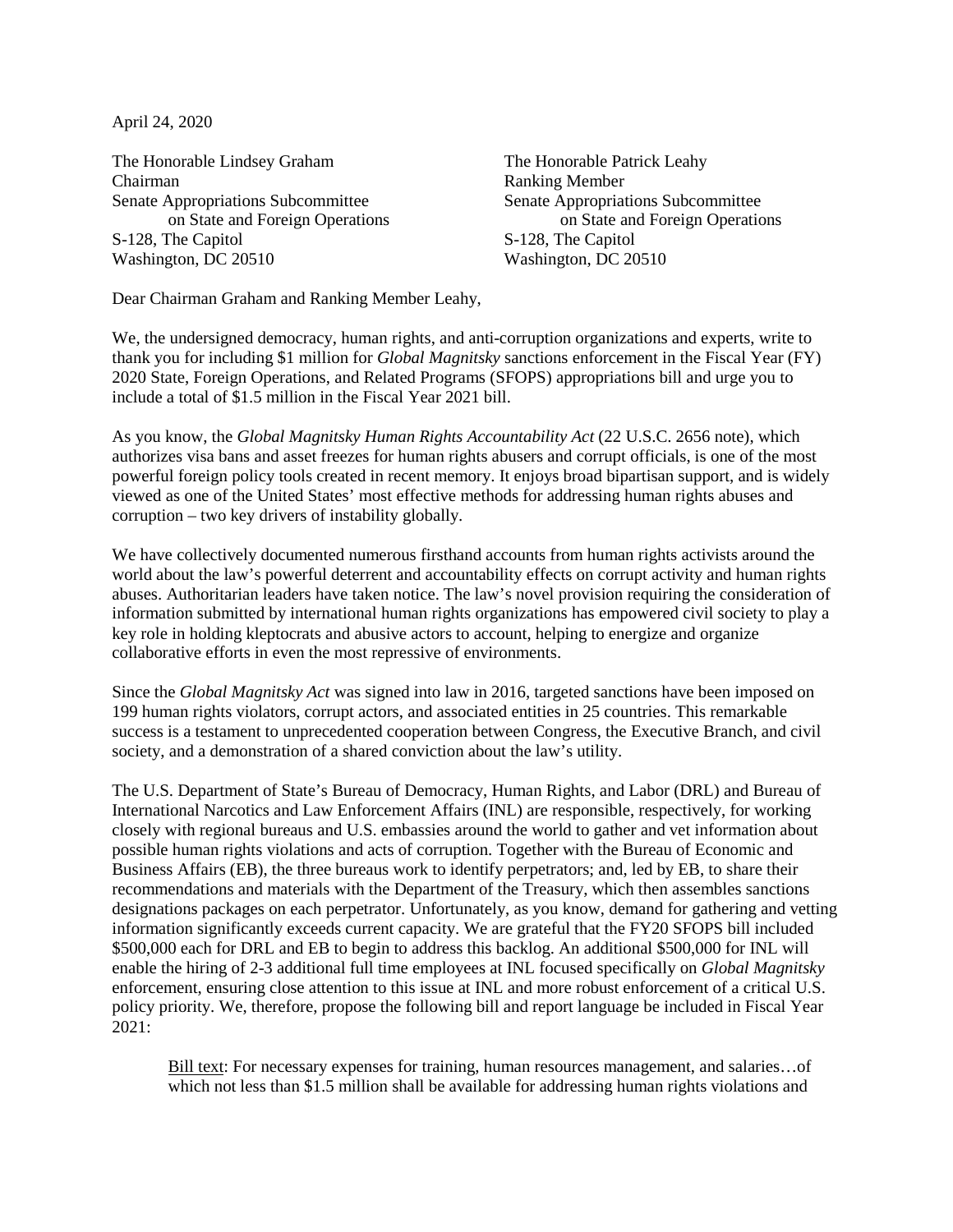corruption as authorized by the Global Magnitsky Human Rights Accountability Act (22 U.S.C. 2656 note).

## Report language:

The Committee directs the Department of State to spend no less than \$1.5 million to more effectively and aggressively implement the Global Magnitsky Human Rights Accountability Act, with \$500,000 each for the Bureau of Economic and Business Affairs; Bureau of International Narcotics and Law Enforcement Affairs; and Bureau of Democracy, Human Rights, and Labor.

Corruption and human rights abuses perpetuate and are born from violence and criminal activity, and exact an enormous toll socially, economically, and militarily. The United Nations estimates that the annual costs of corruption alone equal \$3.6 trillion – roughly four percent of total global gross domestic product. Addressing corruption and human rights abuses is of paramount importance for U.S. foreign policy, and *Global Magnitsky* sanctions are one of the most powerful tools for doing so.

We respectfully urge you to provide \$1.5 million for *Global Magnitsky* enforcement in the FY2021 SFOPS appropriations bill, including a clear "shall" set aside, and to include directive report language on implementation. We appreciate your consideration of this request and would be happy to meet with you in person to discuss this request in greater detail.

Sincerely,

Freedom House Human Rights First The Sentry African Bar Association American Jewish World Service Americans for Democracy & Human Rights in Bahrain (ADHRB) Asian Legal Resource Centre (ALRC) Boat People SOS China Aid Association China Human Rights Accountability Center Church of Scientology National Affairs Office Citizen Power Initiatives for China Committee to Protect Journalists Council for Global Equality EarthRights International Falun Dafa (Falun Gong) Association of Washington DC Free Russia Foundation Global Diligence LLP Global Witness Henry M. Jackson Foundation Hong Kong Democracy Council (HKDC) Human Rights Campaign Human Rights Foundation International Christian Concern International State Crime Initiative, Queen Mary University of London Magnitsky Act Initiative NGO Truth Hounds Open Dialogue Foundation Open Society Policy Center